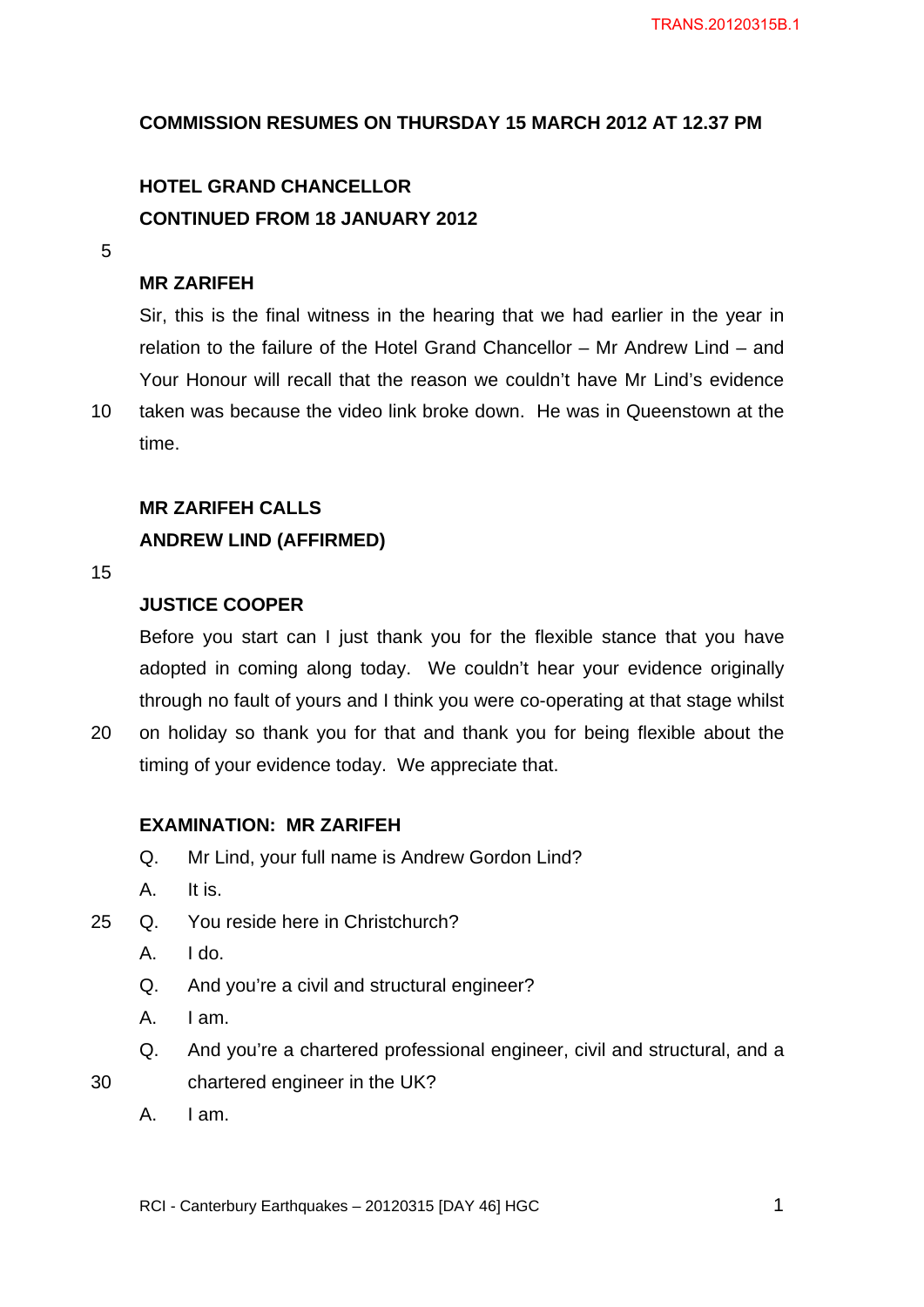- Q. And I think you have some over 18 years of post-graduate experience working predominantly in the United Kingdom but also in New Zealand?
- A. Yes.
- Q. At the time of your inspection of the Hotel Grand Chancellor I think you 5 had been working at Powell Fenwick Consultants as a senior structural engineer for some three years?
	- A. That's right.
- Q. Now you have provided the Commission with a letter dated 1 December 2011 which was in response to some questions that I wrote to you, 10 correct?
	- A. Yep.
	- Q. And we've also got a copy of your report, Powell Fenwick report, dated 28 September 2010 on your inspection of the Hotel Grand Chancellor and also another follow-up inspection on 1 October that was reported by
- 15 letter of 18 October?
	- A. Yeah.
	- Q. And we also have a copy of a Powell Fenwick document which is a schedule of damage and repairs recommended dated 26 January 2011 which I think was completed by you. It's initialled by you?
- 20 A. That's right.
- Q. I don't want to go through all of that documentation but I just want to cover the main points and you can expand where necessary. Firstly, your reporting letter of 28 September set out what you were asked to undertake and that was namely to provide a visual structural 25 assessment, to advise on repairs, and identify any further investigations that should be undertaken based on the observed damage. Is that correct?
	- A. That's right yeah.
	- Q. Were you aware that following the 4 September earthquake, I think the
- 
- 30 next day from memory, Mr Haverland from Structex had inspected the building?
	- A. I was. I spoke with Steve Martin, the manager, and he mentioned that that inspection had already taken place. I asked for a copy of the report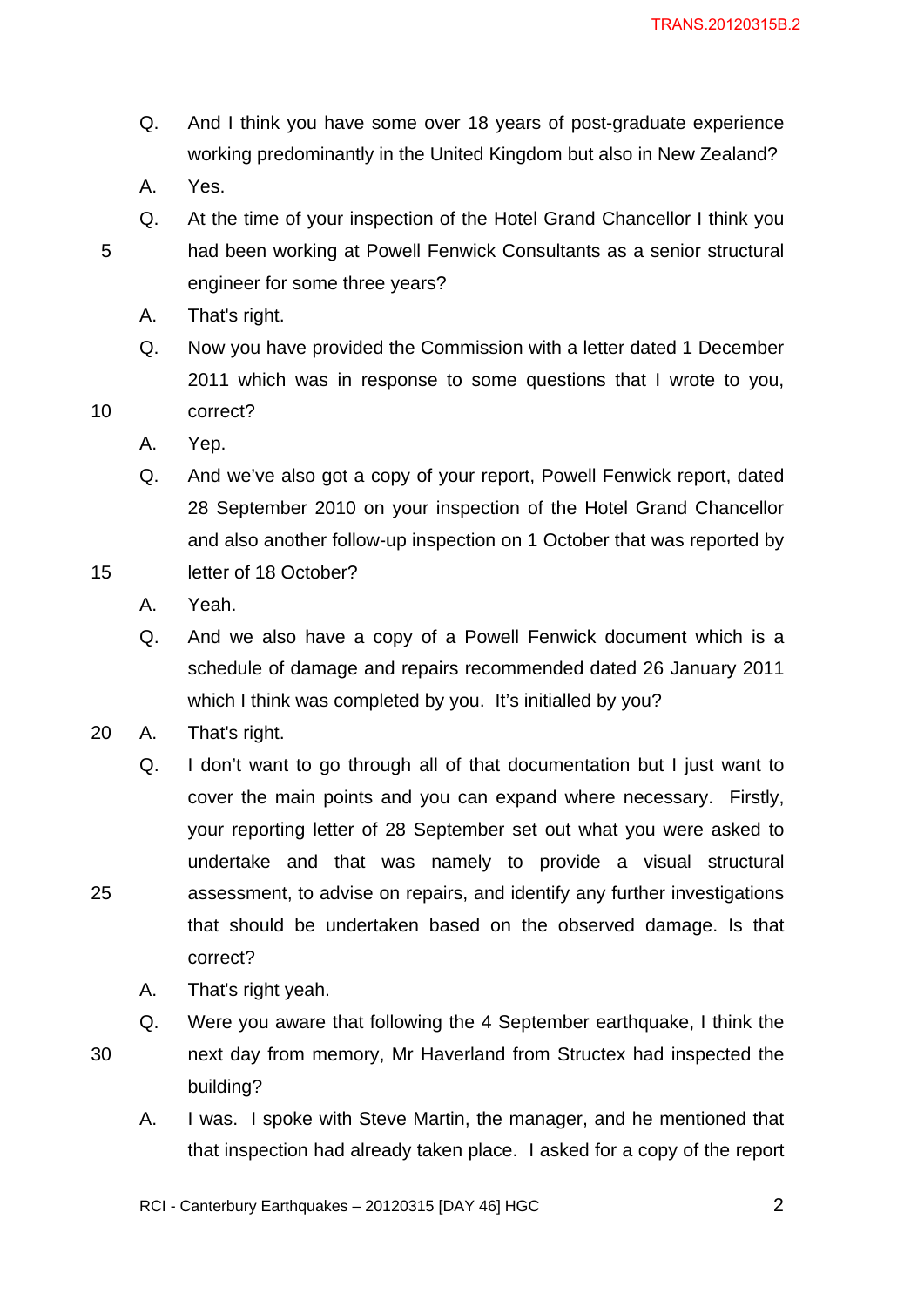actually but Steve couldn't locate it at the time so he was going to forward that on.

- Q. Right, and did you ever get that?
- A. No I didn't. I never saw it.
- 5 Q. Did that affect your inspection or not, not having it?
	- A. Not really. It's always useful to know whether, I think Steve informally told me that Gary had found no issues with the building.
	- Q. Were you aware of the Council placarding of the building following the 4 September earthquake?
- 10 A. I was aware the system was in place in Christchurch, yeah, and that the building had been placarded, yeah.
	- Q. But were you aware what the placard was?
	- A. It was green, yes.
	- Q. Did you see that or not?
- 15 A. Can't recall. I think so, yes.
	- Q. Now I just wanted you to describe what the level of your inspection was on the 23<sup>rd</sup> of September?
- A. Ah, the level inspection I guess is gonna always be guided by what you anticipate the damage to the building is going to be and also then what 20 you observe, so the observations indicated that there was very minor structural damage, if at all any. It hadn't reall affected the capacity to the building. In terms of assessing what I was anticipating with the building I didn't have the structural drawings so I hadn't been able to kind of assess the building's structure in detail. The only other thing that 25 probably coloured my vision a little was just the time period of the building. I assumed it was a long-time period building and I was aware that some of the long-time period buildings may have been affected by the soft soil amplification and long-time period of the earthquake.
- Q. Were you aware of the general structure of the building and how it was 30 constructed?
	- A. I had limited understanding. I asked to have a look at the structural drawings and I went to the workshop that they have in the building and we looked through the drawings they had. They were largely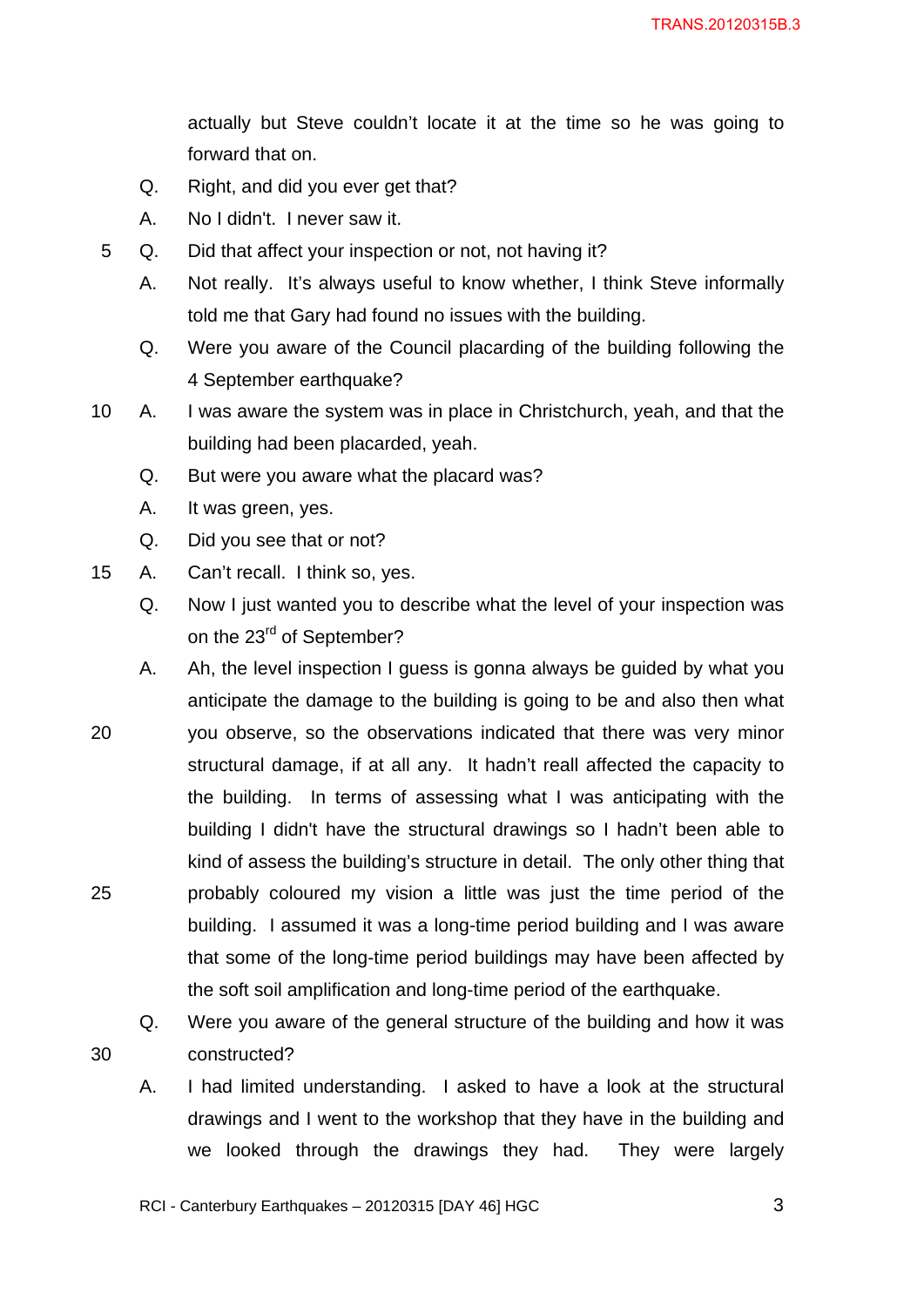mechanical plant and electrical drawings and a couple of architectural drawings which didn't really give me a clear indication of how the building was working structurally. I assessed that the podium structure was a shear wall system and then there was a concrete frame for the 5 main hotel sitting on top of that.

- Q. All right so you knew the basic structure of it?
- A. Yeah.
- Q. You said in your letter of 1 December 2011 that the owner's representative, I presume that was Mr Martin?

10 A. Yeah.

- Q. Was to make further enquiry to obtain structural drawings but these had not been sourced prior to the February event. So was that from the Council to get structural plans?
- A. They were going to try and get them from the architect I think at the time
- 15 because that was the name we saw on the architectural drawings and they were going to enquire, chase the architect, see whether he could confirm who had done the original structural design.
	- Q. All right, why did you want the plans or the drawings?
- A. Primarily because it just gives you a better understanding of the 20 structure, so as you can understand it, probably to have a look at the stair detail which I didn't have a fully understanding of, how the stair detail was working.
	- Q. Right, and not having them did that limit you in the level of inspection that you were carrying out?
- 25 A. It doesn't limit the inspection. It limits the overall understanding of the building and identifying any key issues with it. I think my view was that while it's always useful to have the drawings it probably would have been going beyond my remit to have done the sort of analysis required to understand the building in the sort of detail that would have 30 determined any issues with it.
	- Q. You know what I mean by level 2 assessment?
	- A. I do, yeah.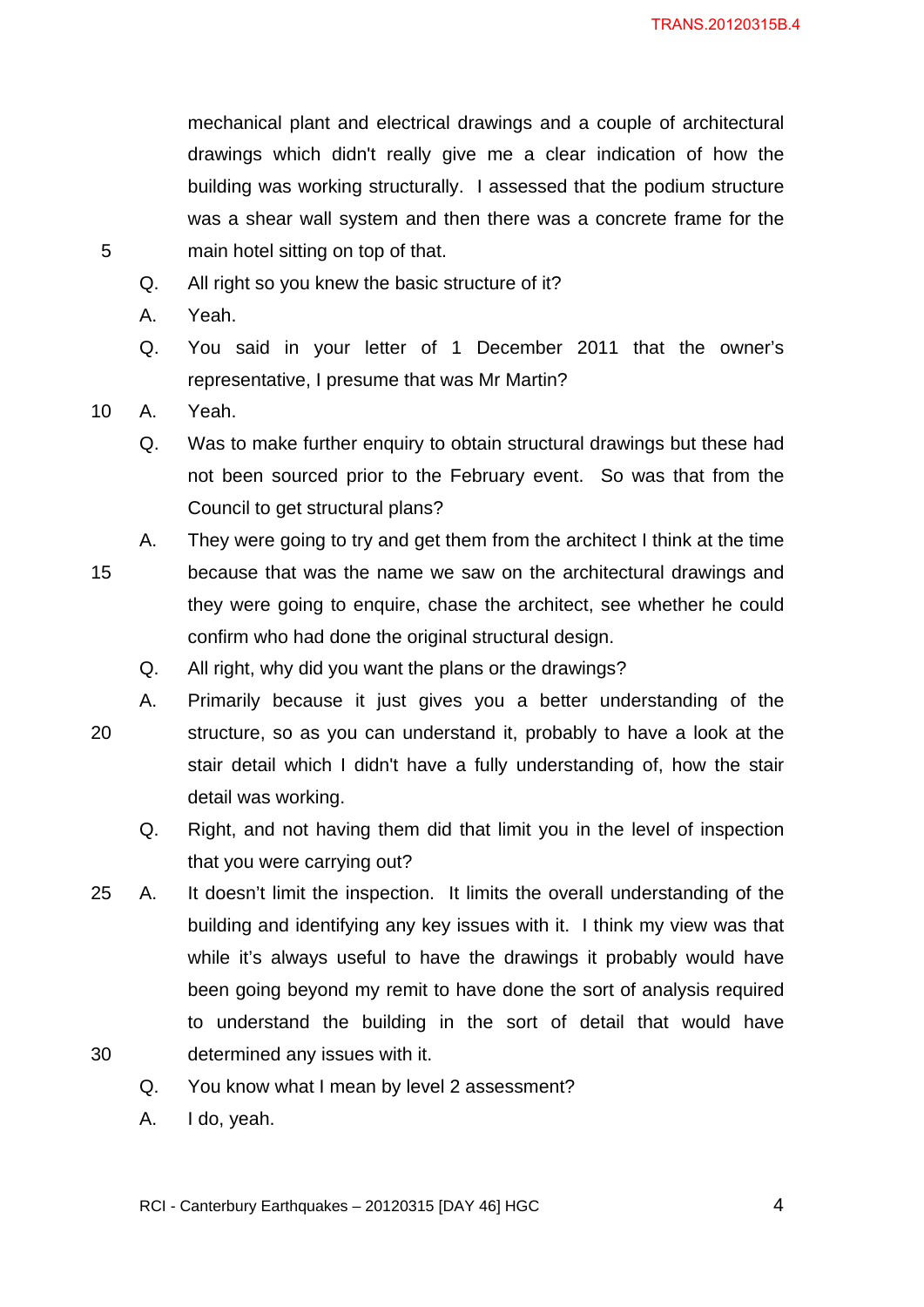- Q. How would you describe your inspection and assessment in those terms. Was it a level 2 or...?
- A. No, I'd say it was a little more than level 2. We were taking linings off and having a look at the beam column joints. We subsequently went up 5 and down in the lift shaft just because the lift shafts did expose structure so it's easier to see. We had guys abseiling down the outside of the building to have a good look at everything.
	- Q. Sorry, you had people abseiling?
	- A. Yeah. That was Goldmans. I think there was a report provided.
- 10 Q. So they abseiled down the side looking for what, for damage?
	- A. Looking for any damage, yeah, yeah.
	- Q. Was that something that you instigated or...?
- A. It was. That's in my first report on the  $28<sup>th</sup>$  of September. I suggested they undertake a series of further inspections, one of which was the 15 abseiling. I guess my primary concern was with concrete panels and secondary structural elements and bits of glass that might be prone to falling off.
- Q. Okay, do you think that the level of your inspections, at level 2+ if I can put it that way, was appropriate given the height of the building and the 20 way it was constructed?
- A. Yeah I think for a larger building I think it's appropriate to do a little more inspection. And I guess particularly because of this long-time period issue which was not apparent immediately in the days after the earthquake but once you got the, once the date was available from GNS 25 then certainly that was a concern of mine.
	- Q. Why was that?
	- A. Just because there was a, the spectral accelerations for the earthquake seemed to have a time period above code and therefore you can get

1247

30 some resonant effect with the earthquake movement in a tall building which this is one of them but I guess there was concern in my mind about that that there might be some, might be a bigger effect on the building that may have been allowed for in the original design.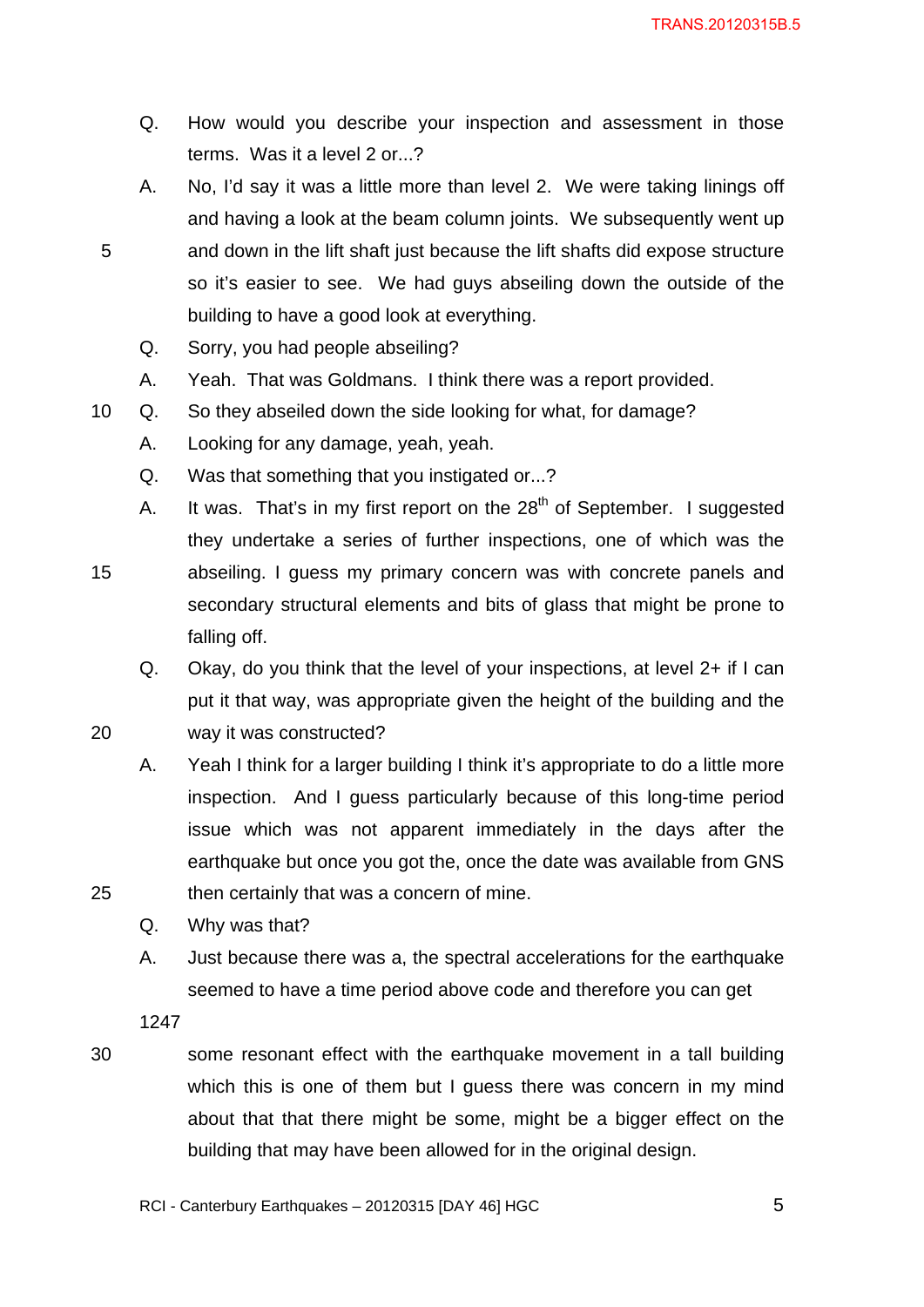- Q. Right. When did you get the information from GNS, do you recall?
- A. No I can't recall exactly, would have been before, before I did the inspection of that building. I think probably within the one to two weeks. I think the data's available almost instantly if you know where to look for 5 that.
	- Q. All right. And just looking ahead and the Commission is looking at lessons that can be learnt from these buildings and the assessment of them, you said that the plans didn't limit you but ideally do you think that having plans for a building like this would be better?
- 10 A. Undoubtedly it would be better to have the building as probably to my mind a, what's asked for in some larger buildings is a design features report which just gives the overall structural system and any areas of particular interest in the structure, how it's working under earthquake loading and gives a time period and a that's kind of a one or two page 15 summary of a building structure.
	- Q. Is that something done by the design engineer at the construction?
	- A. Often it is yes. Sometimes the council request it just to help them to understand what's going on with the, particularly a big building like that.

Q. Right. And is that something that you have to go and get a hard copy 20 from the council usually?

- A. Well typically they're not available.
- Q. Okay. So you're suggesting that that would be useful?
- A. Yes that would be something, yes asking for something that is useful yes. Having drawings in a simple design features report or structural 25 summary of a building would be very beneficial I think.
	- Q. And what it would enable you to assess critical structural weaknesses pretty quickly?
	- A. Maybe not structural. It would just enable you to assess the building and focus your efforts quickly.
- 30 Q. All right. Just talking a bit more about the level of your inspection, you said you removed some wall linings. Just tell us a bit about that?
	- A. That was just to look at the beam column joints. There was already damage in some areas of gib so when we did the inspection we walked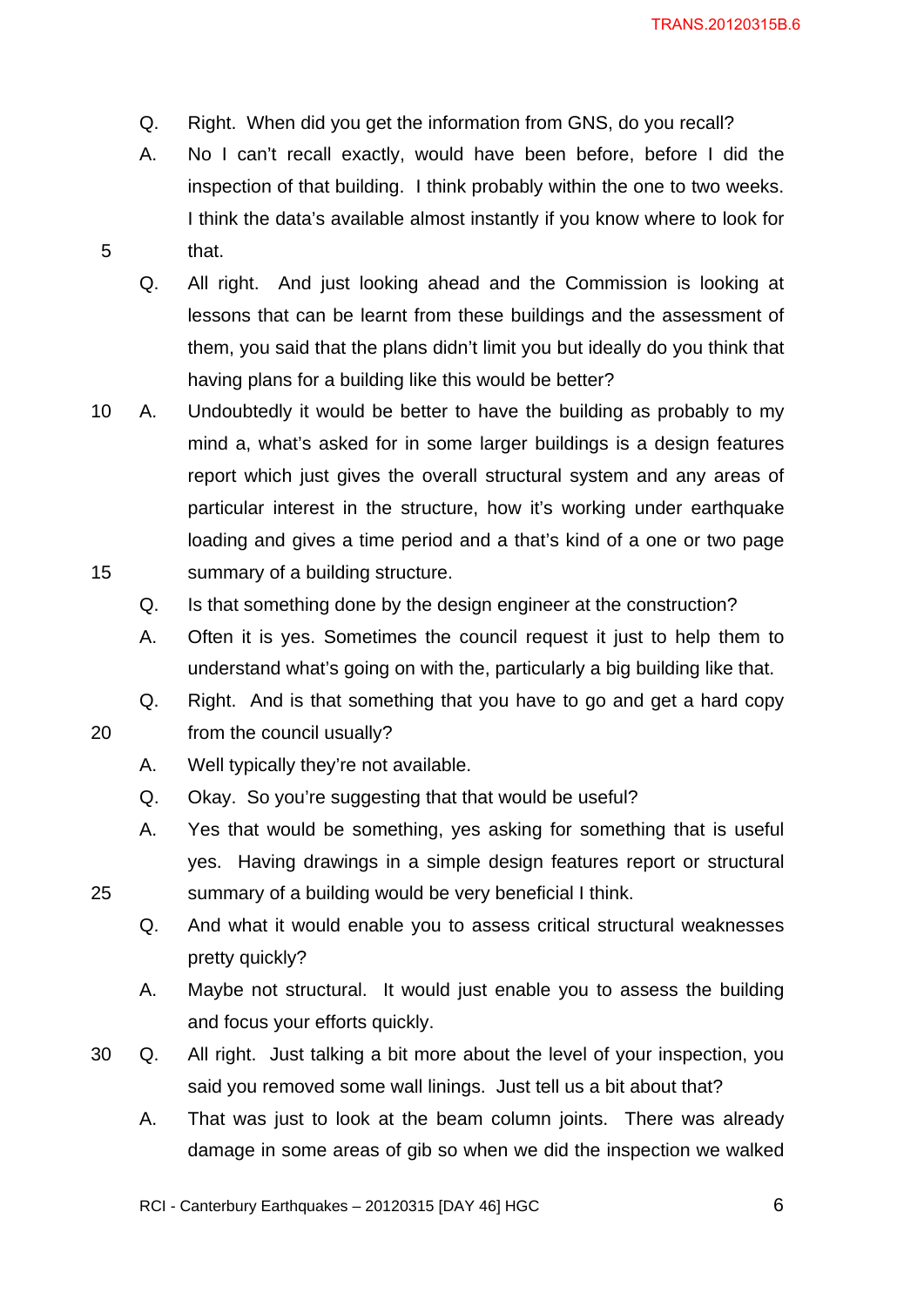around with some of the guys from Fletchers Construction and they cut through the gib linings and just exposed those beam column joints for us.

- Q. Right. And were you able to see any damage or any significant damage 5 to those?
	- A. There was no significant damage. There was very fine hairline cracking indicating that there had been some yielding potentially starting at one of those points.
	- Q. Right. And did that concern you?
- 10 A. No I thought it was very, at the very low end of any sort of damage to the building.
	- Q. Right. You talked in your letter of 1 December of all the areas that you inspected and I won't go through them but you essentially looked at all the main structural features if that's the right word.
- 15 A. As I understood them at that time yes.
	- Q. Including the basement and lower floor where you said loading would be expected to be high in the walls?
	- A. Yes.
	- Q. And would that include the shear walls?
- 20 A. It would. I, in terms of the sheer wall that failed I wouldn't because of my potentially limited understanding of how the building was working and the way the loads were travelling I hadn't identified that wall as a key or a critical wall as it were.
	- Q. You had not?
- 25 A. No. And it was strapped and lined so you couldn't actually see the wall structure itself.
	- Q. Did you observe any damage?
	- A. No I didn't. There was very little damage at the lower levels of the building.
- 30 Q. And your report of 28 September you said on the second page *"based on the above observed damage there was no concern for the structural stability or strength of the structure which appears to have performed*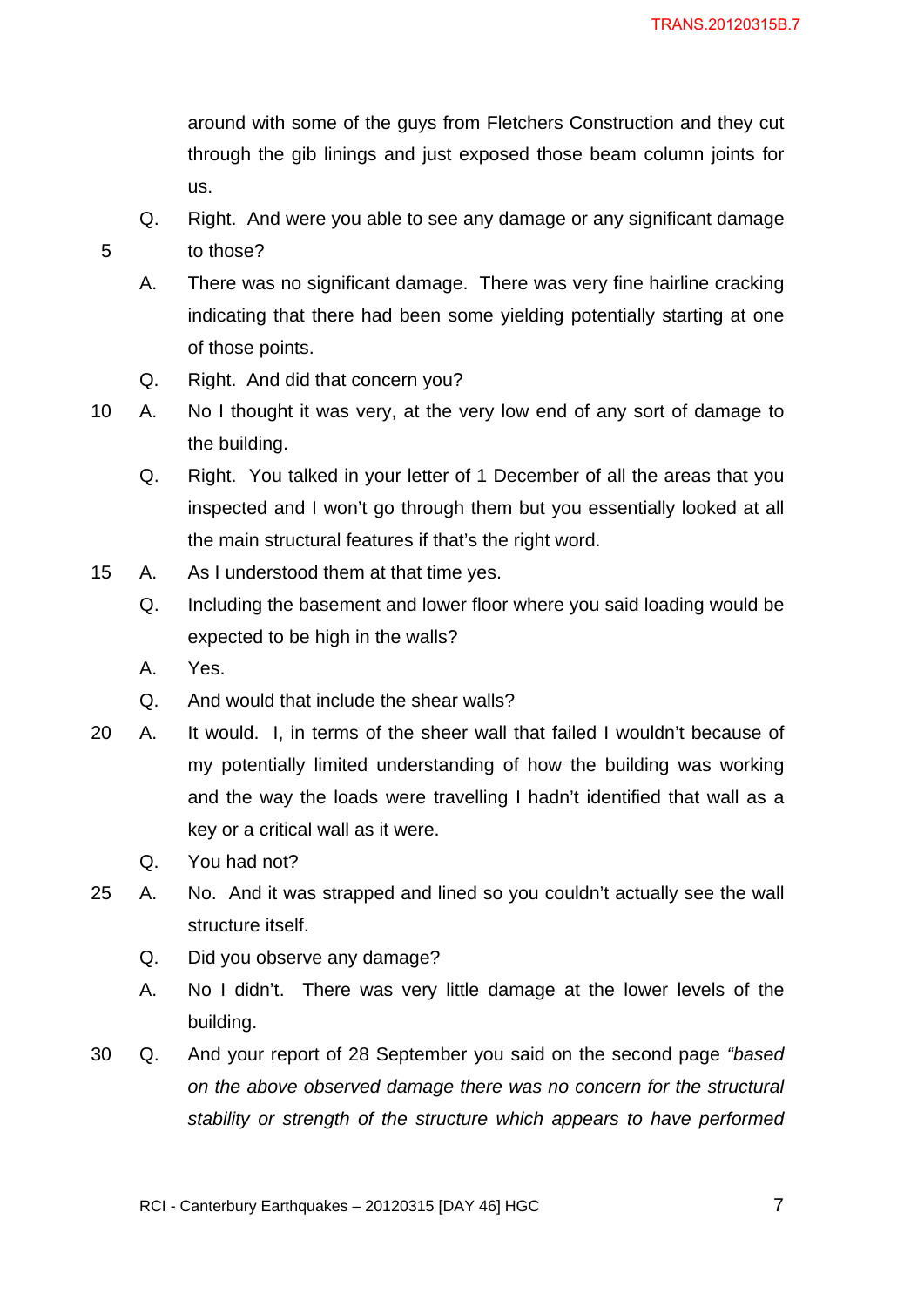*well under the earthquake"*. Was that a general, your general conclusion then after your inspection?

- A. Yes absolutely. There was little even under the some of the sort of minor elements where it was flexible it didn't look like there had been a 5 lot of movement in the building.
	- Q. When you inspected it did you take into account the fact that there were aftershocks being experienced at that time and likely to continue?
- A. I did yes, but based on the fact that the building had come through sort of a larger event I was expecting aftershock sequence to be generally of 10 a lower order.
	- Q. And we've heard a lot about the damaged base test or assessment that engineers conduct and is it fair to say that's what you were applying?
	- A. Fundamentally it was damaged based yes.
	- Q. When you say some fundamentally, did it differ at all?
- 15 A. Well as I said you had to make the assessment on the building based on how much investigation is justified based on what damage you see. So I saw very little damage so we only did a fairly modest amount of investigation. We didn't start stripping linings off every wall, so yes it would align with the damaged based assessment.
- 20 Q. And if you had seen indicators or damage what would you have done?
- A. Well yes and it's a, each step of the way if you see a bit of damage then obviously then you've got to have, you're then justified in causing a lot of economic cost in ripping off wall linings and investigating things a lot more thoroughly and at that stage you would probably start saying that 25 you would need the drawings to make any assessment of a building of that scale.
	- Q. Okay. But it didn't get to that point where you thought that was necessary?
	- A. No.
- 30  $\alpha$ . You talked about a reinspection on the 1<sup>st</sup> of October.
	- A. Yes.
	- Q. Why did you do that?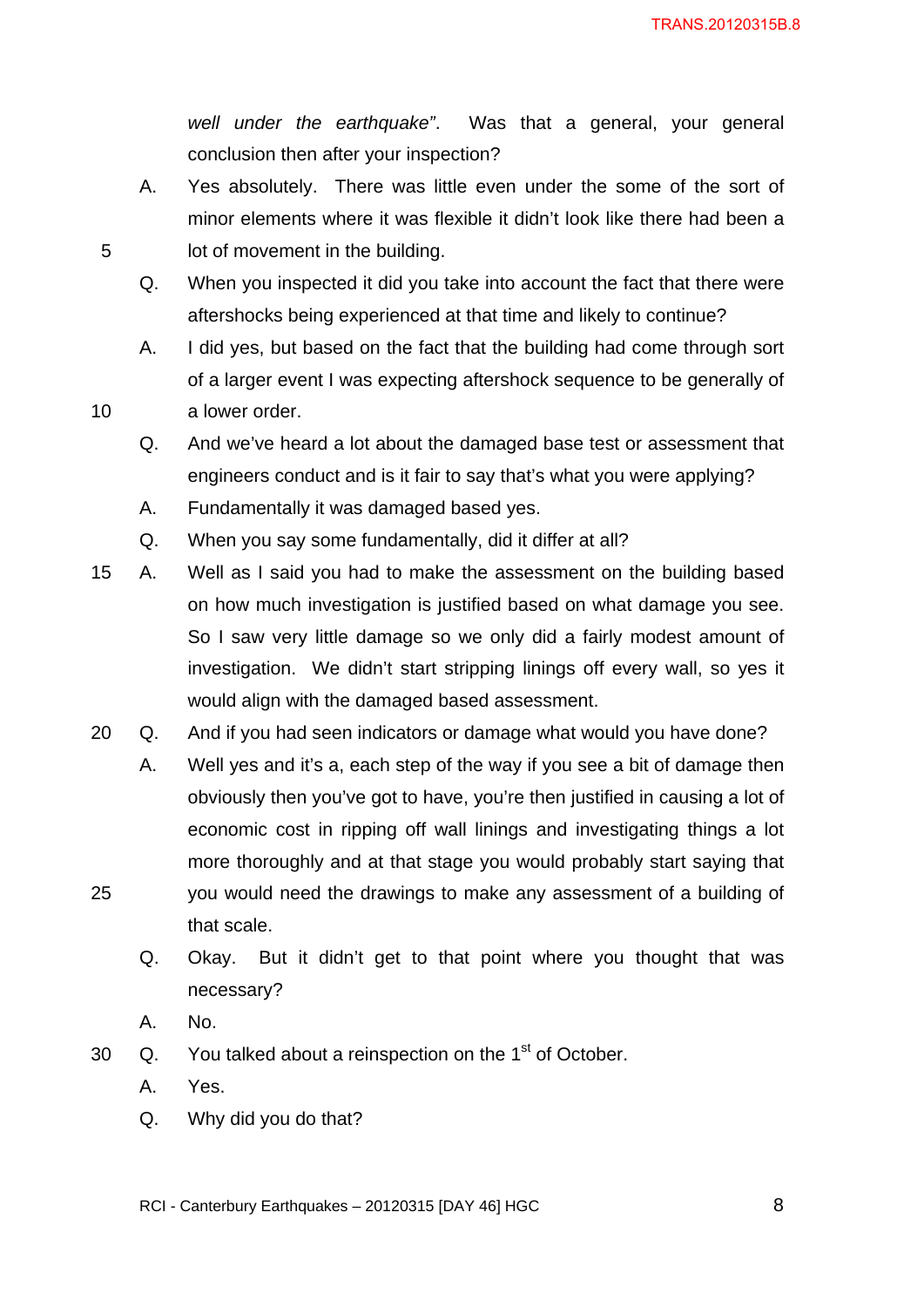- A. That was one of the items that I'd identified in the  $28<sup>th</sup>$  of September report. I said there were a number of things which I wanted checking which was the concrete panel connections all around the building, primarily in the carpark actually which Fletchers undertook, and then 5 one of them was just gib damage around one of the, in the conference room. They called me back when they cut through that and exposed all they called me back to have a look at that.
	- Q. So there was damage or cracks to the gib. You wanted to look behind it.
- 10 A. I wanted to understand what was going on behind it yes.
	- Q. And when you did that from your report 18 October you found no damage behind that of any concern?
- A. No there was no structural issue. It looked like there had been a movement between some of the steel frame and roofing frame for the 15 conference centre and the concrete column and they were just, they were independent structures actually at that point.
	- Q. Right. After visiting on the  $1<sup>st</sup>$  of October did you have any involvement that in 2010? I'm thinking more of Boxing Day aftershock, after that.
- A. In 2010 I can't remember when I reinspected the building. I did 20 reinspect the building after the Boxing Day but I don't know the date of that. I don't, I've lost my notes.
	- Q. All right. Because we haven't got any document reporting on that.
	- A. No it wasn't a formal request. It was just can you come and just check the building and make sure you're happy with it.
- 25 Q. From Mr Martin?
	- A. I think so yes.
	- Q. And I appreciate you haven't got your notes but can you recall whether there was any concerns?
- A. No I had no concerns. I wrote up the notes. We probably spent, we 30 looked round the building. We reinspected the areas where I'd looked at before in terms of the beam columns and there was no visible change at all, and then there was probably more time spent in the carpark which is a seismically separate part of the structure and there were a few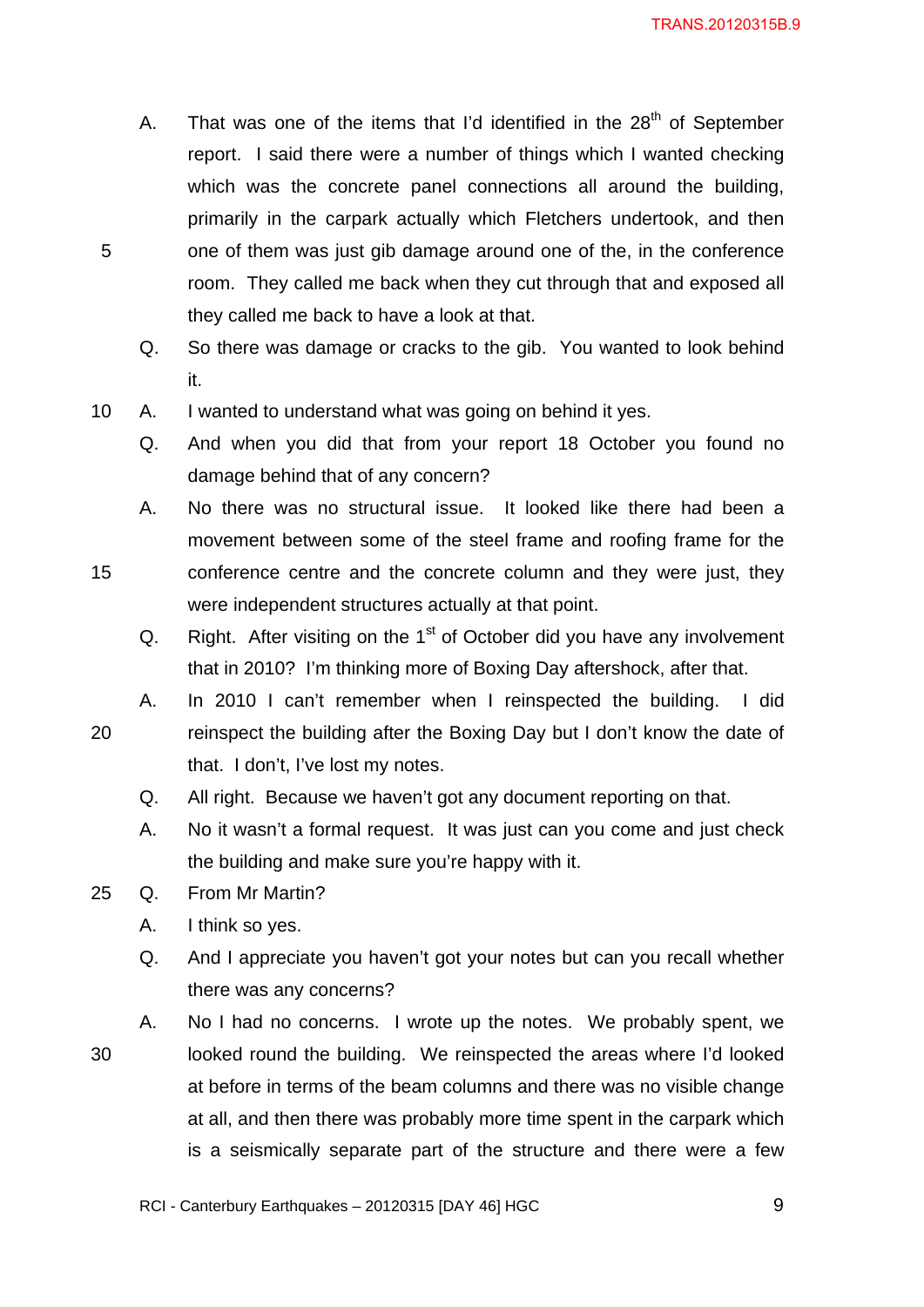issues in there which were being looked at and also I was walking round with the guys from Fletchers who had also done all the panel connection inspections at that point. We were looking around at those just anywhere they had found damage.

- 5 Q. And how long roughly did you spend on after Boxing Day looking at it? Can you recall?
	- A. Be a morning, two to three hours, takes a long time going around a building.
	- Q. How long would you have spent in the September visit?
- 10 A. I think I spent probably a good two hours walking around with everyone and then probably another two hours walking around and then in the workshop trying to look through the drawings so probably five, five hours something like that I should think.
	- Q. And then in October was that a shorter visit?
- 15 A. That would have been a short visit. As I say there was a, there was another visit when I went in and looked at the lift shafts as well and rode up and down on the top of the lift just looking at the lift shaft structure.
	- Q. So inside the lift?
	- A. Inside the lift yes.
- 20 Q. And any damage observed? Anything seen?
	- A. No, nothing.
	- Q. The document dated 26 January which is a schedule of the damage and suggested repairs, was that completed, presumably it was completed on 26 January, was that as a result of all of your inspections?
- 25 A. That was
	- Q. In terms of damage.
	- A. That's a standalone document of the damage I've seen when I done the inspection after Boxing Day.

1257

- 30 Q. Okay. The final issue I just wanted to get your comment on was you mentioned the stairs.
	- A. Yep.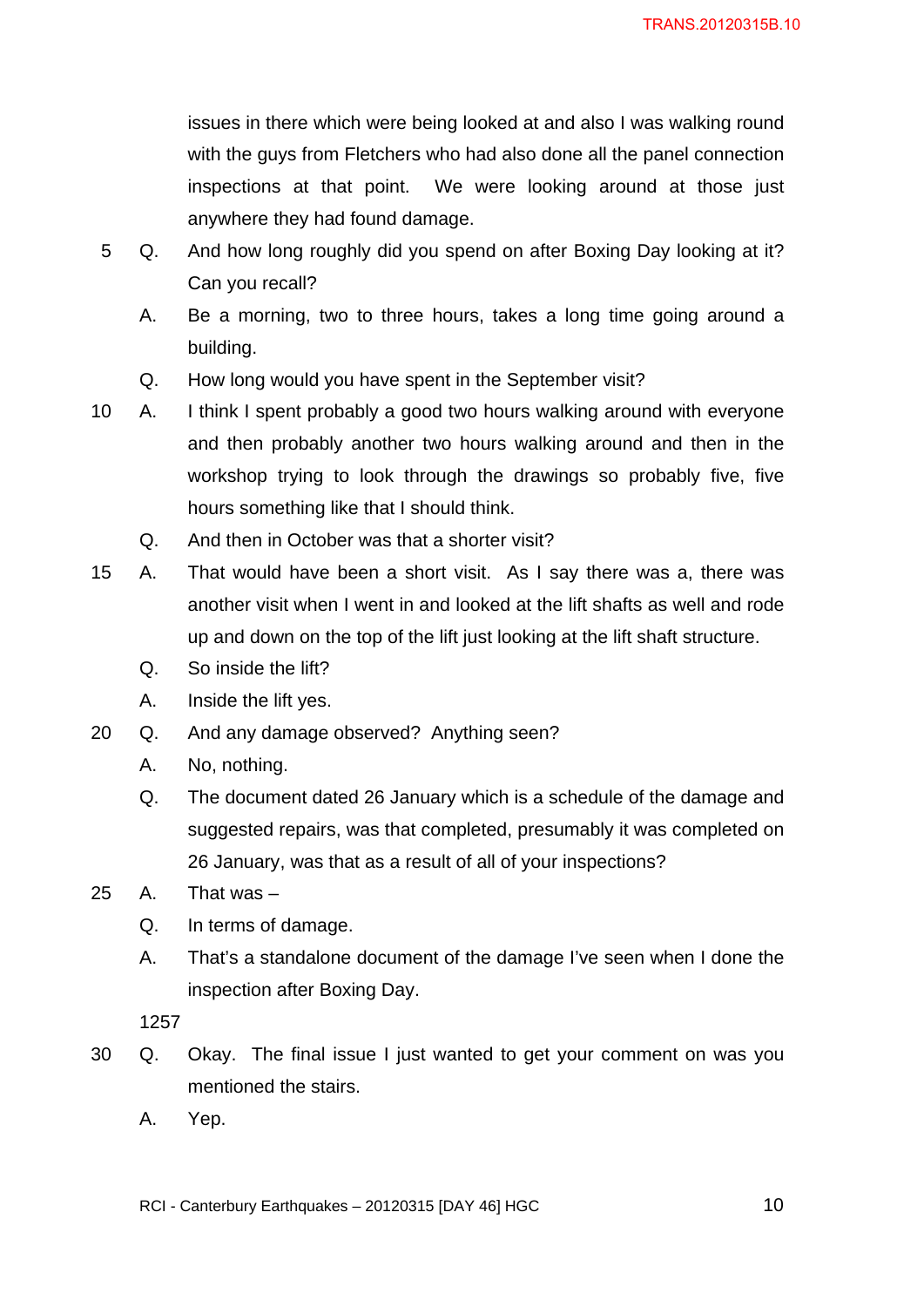- Q. And in your report of 28 September at the bottom of the first page you said, *"An uneven landing surface under the floor lining was exposed to reveal the concrete cover to the landing that had spalling away from the top of the stair unit connection."*
- 5 A. Yeah.
	- Q. *"This is considered to be because the stair unit had not slid sufficiently at the base. This defect was observed to be typical at a number of landings. The floor linings will need to be lifted at every level to confirm the extent of damage and a concrete patch repair undertaken."* Right?
- 10 A. Yeah.
	- Q. So just, firstly, can you tell us, was, were the floor linings lifted at every level to confirm that?
	- A. They were, yep and I observed those on one of my return visits. I can't remember which one.
- 15 Q. And what did you observe?
- A. I observed basically that the stair units span from floor to floor and at the top there's a, there's a steel stud that comes out of the precast stair unit and lands on a small nib on the landing and then there's a, there's a very thin layer of concrete which sits on top of that and that shattered off 20 so it was a kind of, probably only 5 or 10 mm of concrete, particularly in the one where there was unevenness and that just spalled off, off the top. So I didn't really have any concern in terms of what it had done in terms of the structure. I, I wanted, I just asked for all the linings to be lifted off so that I could have a look at all of them.
- 25 Q. Okay. And you'd said in that report that it was a failure to slide?
	- A. I did. Yep.
- Q. What I wanted to refer you to and see if you wanted to comment on it was Mr Thornton, Adam Thornton's done a report as I think you're aware for the Department of Building and Housing on the failure of the 30 building and in a section, paragraph 5.3, headed "Damage Prior to the February Event" he discusses damage that was observed prior to the event which was based on your reports –
	- A. Yeah.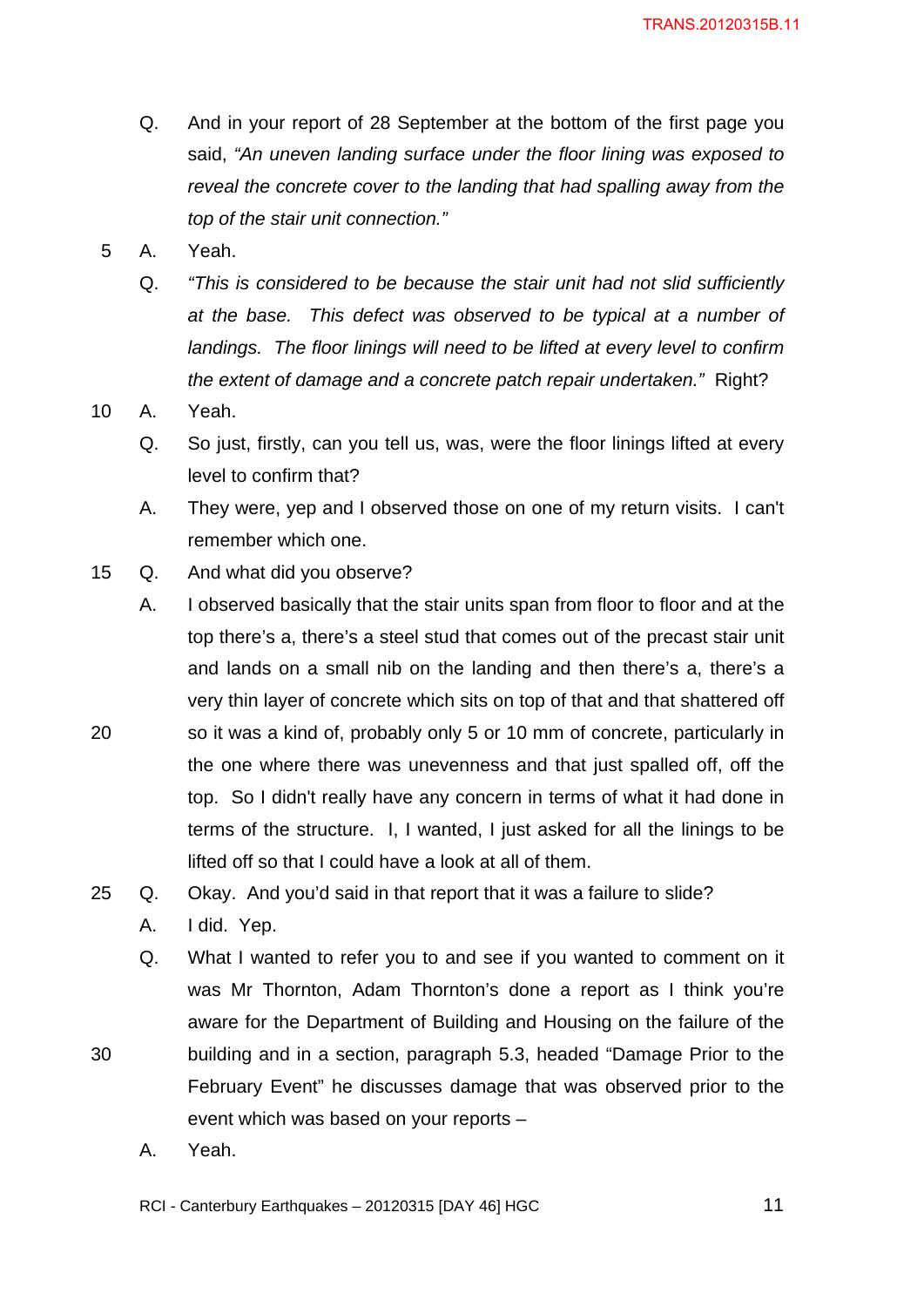- Q. and I presume Mr Haverland's as well and he says, *"There is no suggestion that significant structural damage occurred either in September or December."* You'd agree with that presumably?
- A. Yep.
- 5 Q. *"There is also little or no evidence to suggest that significant problems could have been identified as a result of the earlier events."* Then he goes on to say, *"The possible exception to this was the damage at a number of stair landings. This was interpreted as a failure to slide,"* which is presumably a reference to your letter, *"rather than a minor*  10 *compression failure resulting from a lack of provision for stair flight shortening as a result of inter-storey drift. In any event subsequent analysis and observation suggests that the resulting stair failure occurred only as a consequence of the failure of the shear wall D5, D6."* Now do you want to make any comment about that?
- 15 A. Yeah. So there is a difference there. So I've made a statement saying that it was, that it hadn't been able to slide where my understanding of what Adam's saying is that the stair actually didn't have any provision for shortening and couldn't have slid to allow compression. When I looked at the detail on the site it looked like there would have been, the 20 stair had been dropped into place and then the top of it had been dry packed tightly into place and then at the bottom there was a soft board behind the, behind the steel stud that was supporting it which my understanding when I observed that was that it would have allowed the steel stud to have compressed that soft board without smashing the 25 concrete and that probably my view is now that it probably didn't actually flex very far at all. That there probably wasn't that much movement in those, in some of those stair landings at the time.
	- Q. Right.

A. It was probably just, just under the vibration of the building, generally 30 vibration, it just shattered the top of that cover concrete off the top of the steel stud at the top.

#### **QUESTIONS FROM COMMISSIONER FENWICK:**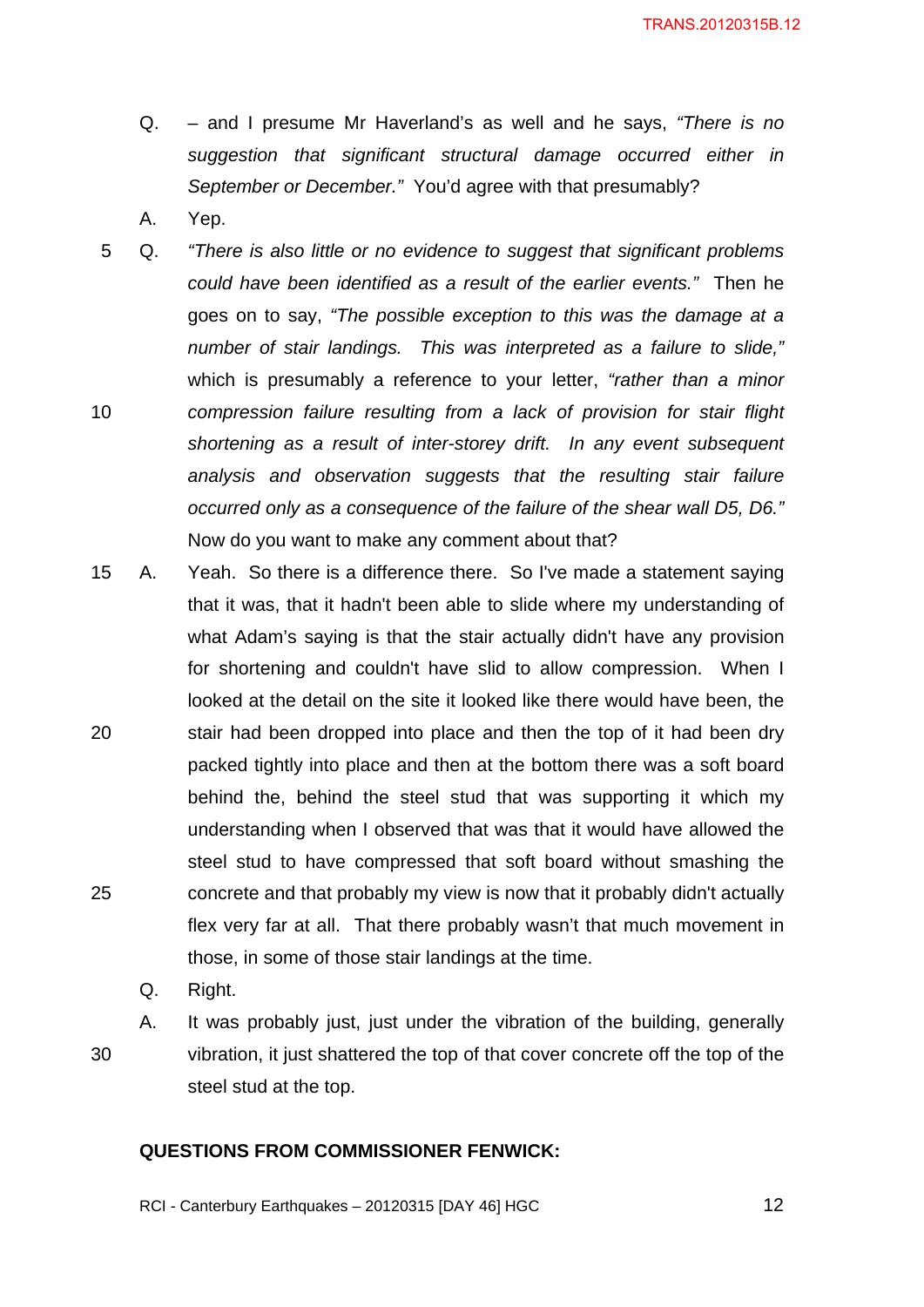- Q. Thank you for a very complete description. I'm now going to ask the impossible questions I'm afraid.
- A. Great.
- Q. You commented about some fine diagonal cracking in the columns.
- 5 A. Yep.
	- Q. Now I'm interested to know in which direction those cracks were. Did they run high from the west to the east or high from the east to the west or were they in the north south columns, direct?
	- A. It wasn't in the columns. It was in the beams.
- 10 Q. Sorry in the beam column joint.
	- A. The cracks were in the beam column joints and they would have been travelling in the east-west direction going from the top in the west down to the east.
- Q. Yes and they started high in the west and dropped down towards the 15 east, that way?
	- A. Yes, yep where, where the column was adjacent. So it would have been travelling down like that.
- Q. Right. That's excellent. Were there any cracks, perhaps a single crack in the beams adjacent to the columns, and if so on which side of the 20 column?
	- A. Sorry I was just talking about, what I just described was the beam, a crack in the –
	- Q. Sorry you've described to me the beam column joint.
	- A. Yeah.
- 25 Q. I was now moving onto the beams.
	- A. The beam only, yep.
	- Q. The beams only. So you've got your column and your beam coming out of it. I was wondering – did you see any cracks in the, in the beams at the column face?
- 30 A. Sorry when I'm talking about the beam column joint I'm talking about the beam directly adjacent to the column. So there was no crack actually at the joint. It was adjacent to the joint in the, in the beam.
	- Q. It was in the beam?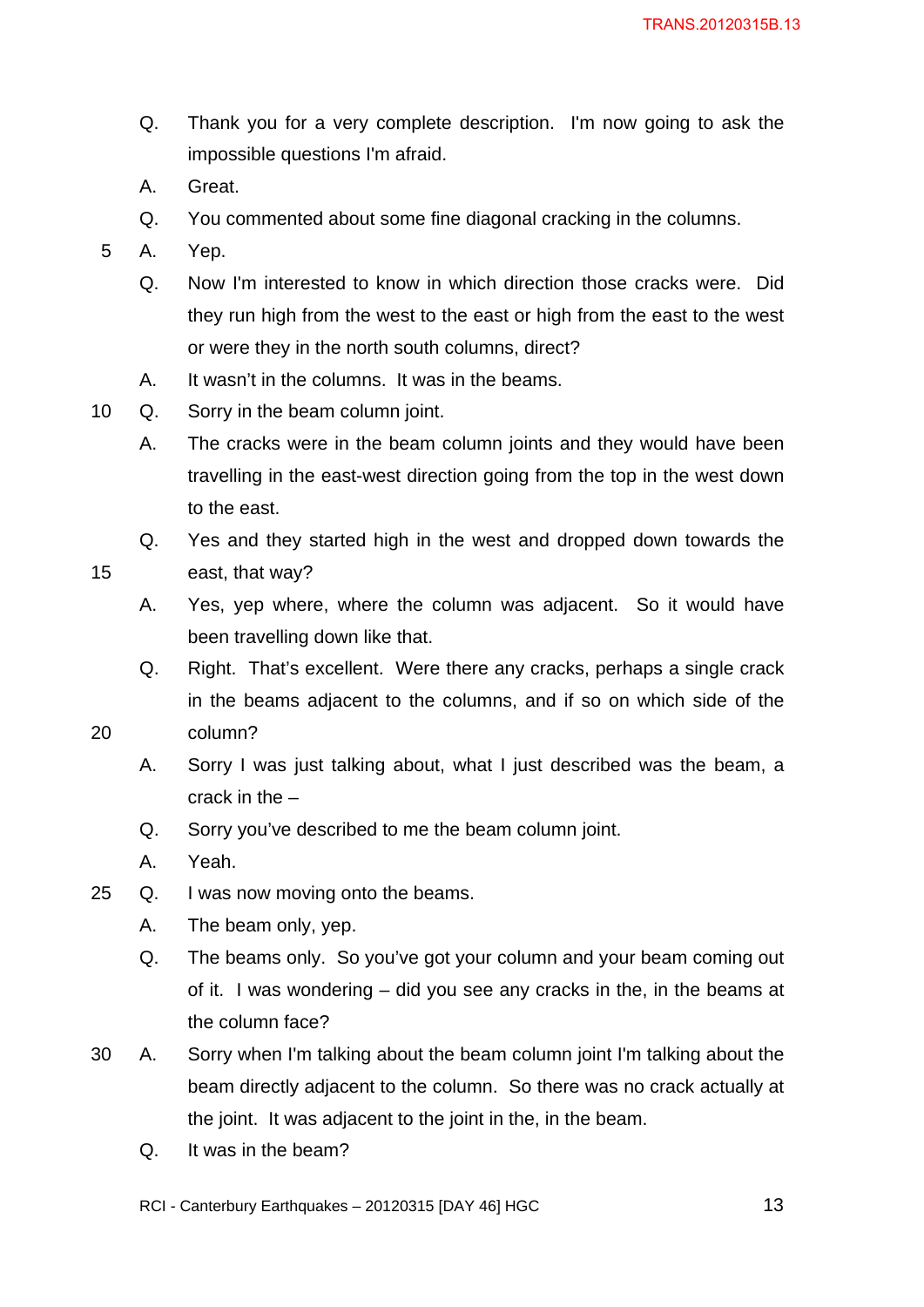- A. Yes.
- Q. Not in the beam column joint?
- A. Yes.
- Q. Okay. Right and it was running in that, that angle. Okay so I just need 5 to change my notes to make sure I've got that. I assumed it was in the actual joint itself.
	- A. No, no.
	- Q. Right. So it was east to west. Sorry, west to high west dropping to the east.
- 10 A. Yeah.
	- Q. Now this may have been repaired when you got there but there was a report of damage to the windows.
	- A. Yes.
	- Q. Did you know which floors and which side those of the building that
- 15 damage was on I'm sorry, I know it's impossible to ask you a year afterwards what happened but.
	- A. I think it was on the west but I'd be quite uncertain of that.
	- Q. West side?
	- A. Yeah.
- 20 Q. And you can't remember the approximate levels?
	- A. No I can't, no. I think, that information would be available from Fletchers I'm sure if you were keen to get that.
	- Q. Thanks. We have got other information on that but I'm not sure that the sides are identified but that's great.
- 25 A. Okay.
	- Q. Now another impossible question about the stairs and you pointed out there was some failure to slide or spalling there.
	- A. Yeah.
	- Q. Now those stairs of course were –
- 30 A. Scissored, yep.
	- Q. That's right. Which one, don't worry about the level, but which ones were the, was it on both of them or was it on one which perhaps descended from the west to the east or from the east to the west? If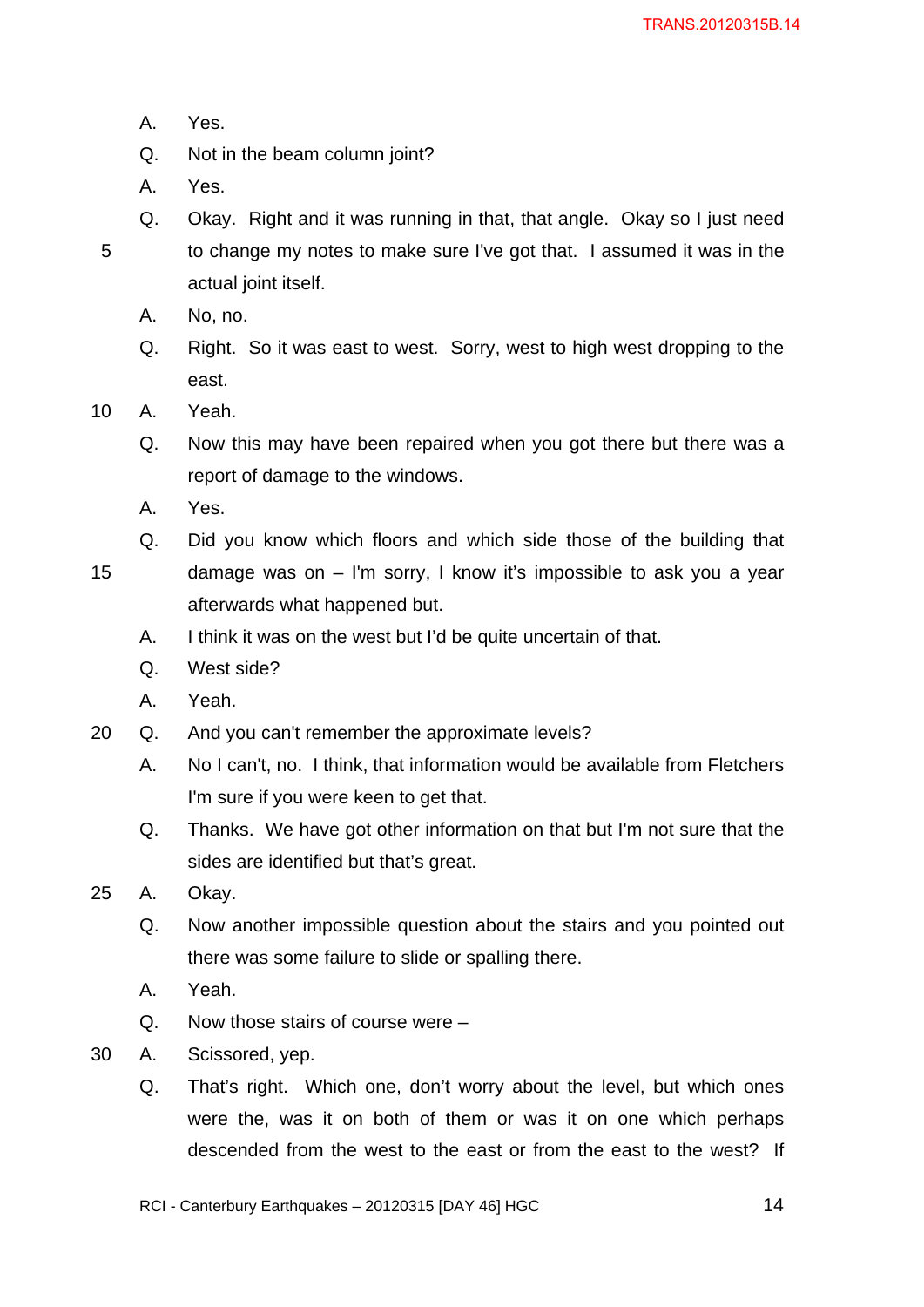you don't know just let me know but if you can recall which way they were it could be very helpful.

- A. I can't recall. It was on a number of landings. The worst one was probably, it would have been at the bottom of one of the stairs.
- 5 Q. This is just above the level 14 was it, when you're talking about the bottom because –
	- A. Sorry, yes it would have been, yes.
	- $Q.$  there would have been the walls and then you have the  $-$
	- A. Yeah, yeah.
- 10 Q. moment testing frame.

A. So the damage sort of occurred at the bottom of the, of the main frame and I would say it was at the bottom, it was where one of the, at the bottom of one of the stair flights.

Q. But you can't remember which direction? Look I'm asking impossible 15 questions I realise that.

- A. Yeah I'd be again, yeah, not categorical but I think the, I would say it's probably the stair that was going from, that was scissoring up so it was low in the, on the west side and moving up to the east.
- Q. All right.
- 20 A. Does that make sense?
	- Q. But you're not, not 100% sure on that?
	- A. No I'm not, no.
	- Q. Right. Now you had a look at all the structural walls, not just the one that got damaged but you looked around the structural walls at the base,

25 the very big one, the T-shape, the I-shaped wall?

- A. No I had a general look around and most of those walls are covered so you couldn't actually see that much in terms of what was really going on and that was probably where riding up in the lift shaft was the only thing that gave me any, you know, a real look at the actual structure behind it.
- 30 Q. Yes, yes.
	- A. And I'd made the decision that it wasn't justified to rip linings off to have a look given the low level of damage.
	- Q. Yep, yep. Well you've been surprisingly helpful. Thank you very much.